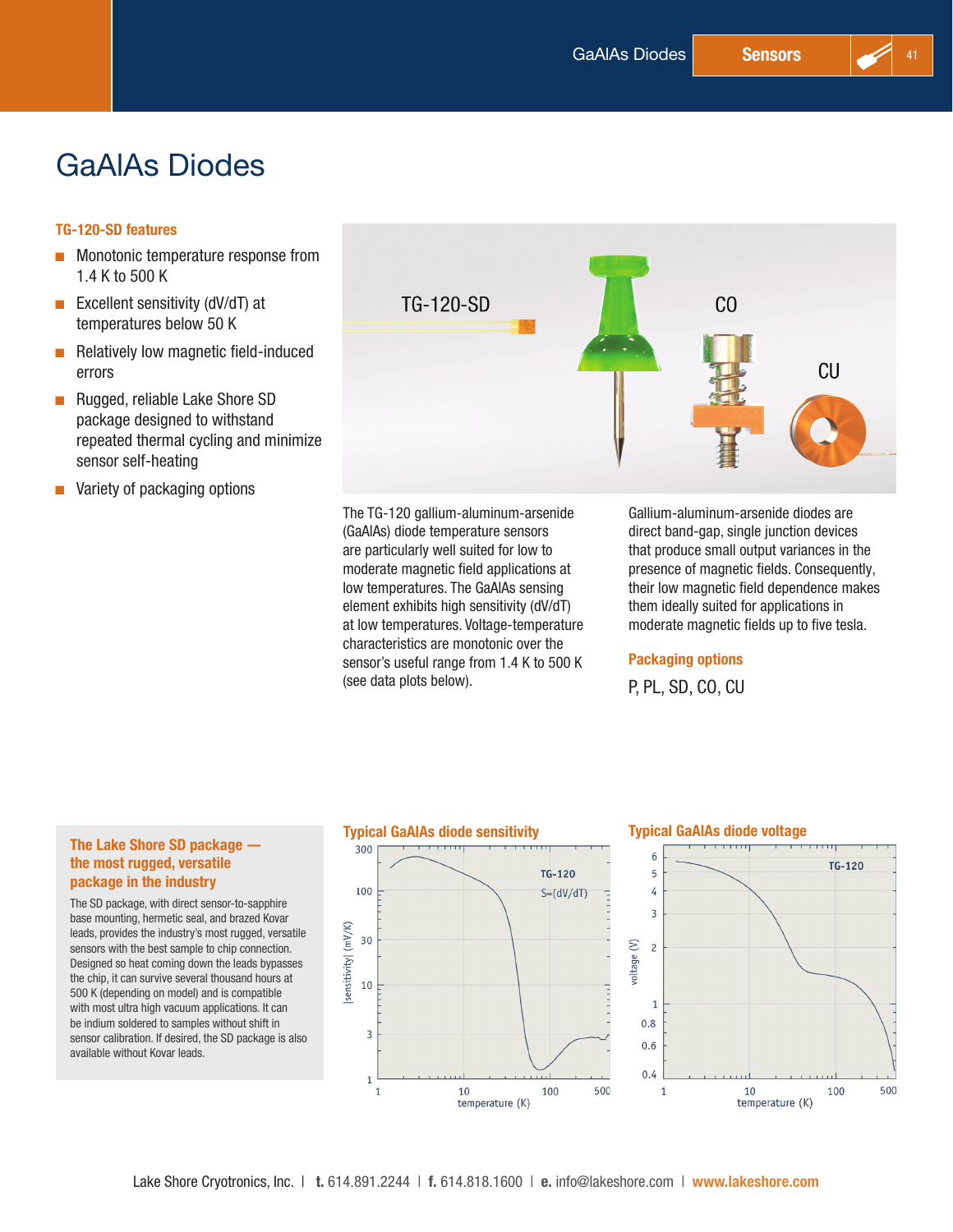# Specifications **Range of use**

Standard curve Not applicable

Recommended excitation 10  $\mu$ A  $\pm$ 0.1%

Maximum reverse voltage (diode) 2 V

Maximum forward current (diode) 500 mA

Dissipation at recommended excitation Typical 50 µW max at 4.2 K, 14 µW at 77 K, 10 µW at 300 K

Thermal response time (typical) SD: <10 ms at 4.2 K; P and PL: 100 ms at 4.2 K, 250 ms at 77 K, 3 s at 305 K;

Use in radiation Recommended for use only in low level radiation—see Appendix B

Use in magnetic field Low magnetic field dependence when used in fields up to 5 T above 60 K see Appendix B

Reproducibility<sup>1</sup> ±10 mK at 4.2 K

Soldering standard J-STD-001 Class 2

<sup>1</sup> Short-term reproducibility data is obtained by subjecting sensor to repeated thermal shocks from 305 K to 4.2 K

### Physical specifications

|                                    | <b>Mass</b>      | Lead type                                                           | Internal<br>atmosphere              | <b>Lead polarity</b>                                                         | <b>Sensor materials</b>                                                                                                            |
|------------------------------------|------------------|---------------------------------------------------------------------|-------------------------------------|------------------------------------------------------------------------------|------------------------------------------------------------------------------------------------------------------------------------|
| <b>TG-120-SD</b>                   | 38 mg            | 2 platinum, welded<br>to package;<br>CAUTION: leads are<br>delicate | Hermetically<br>sealed in<br>vacuum | Positive lead<br>on right with<br>package lid<br>up and leads<br>toward user | Chip mounted on sapphirebase<br>with alumina body andlid, Mo/<br>Mn metallization onbase & lid<br>top with nickel and gold plating |
| <b>TG-120-P</b><br>(discontinued)  | 79 ma            | 2 phosphor<br>bronze, insulated<br>with heavy build<br>Polyimide    | Air                                 | Short $(+)$<br>Long $(-)$                                                    | BeO ceramic header set into a<br>gold plated copper cylinder                                                                       |
| <b>TG-120-PL</b><br>(discontinued) | 20 <sub>mg</sub> | 2 platinum                                                          | Solid epoxy                         | Short $(+)$<br>Long $(-)$                                                    | Constructed with platinum.<br>Stycast <sup>®</sup> epoxy, and alumina                                                              |

|                                | <b>Minimum</b><br>limit | <b>Maximum</b><br>limit |
|--------------------------------|-------------------------|-------------------------|
| <b>TG-120-SD, CU-HT</b>        | 1.4 K                   | 500 K                   |
| TG-120-P. PL<br>(discontinued) | 1.4 K                   | 325 K                   |

#### Calibrated accuracy

|                    | <b>Typical sensor</b><br>accuracy <sup>2</sup> | Long-term<br>stability $3$ |
|--------------------|------------------------------------------------|----------------------------|
| 1.4 K <sup>4</sup> | $±12$ mK                                       | $\pm 25$ mK                |
| 4.2 K <sup>4</sup> | $+12$ mK                                       | $±15$ mK                   |
| 10K                | $+12$ mK                                       | $\pm 25$ mK                |
| 77 K               | $+22$ mK                                       | $±15$ mK                   |
| 300 K              | $\pm 32$ mK                                    | $\pm 50$ mK                |
| 500 K              | $+50$ mK                                       |                            |

<sup>2</sup> [(Calibration uncertainty)<sup>2</sup> + (reproducibility)<sup>2</sup>]<sup>0.5</sup> for more information see Appendices B, D, and E

<sup>3</sup> Long-term stability data is obtained by subjecting sensor to 200 thermal shocks from 305 K to 77 K

<sup>4</sup> Under 10 K calibration valid in vacuum only

### Temperature response data table (typical)

|       | <b>TG-120</b> |                |  |
|-------|---------------|----------------|--|
|       | V (volts)     | $dV/dT$ (mV/K) |  |
| 1.4K  | 5.3909        | $-97.5$        |  |
| 4.2 K | 4.7651        | $-214$         |  |
| 20K   | 2.5341        | $-97.5$        |  |
| 77 K  | 1.4222        | $-1.24$        |  |
| 300 K | 0.8978        | $-2.85$        |  |
| 500 K | 0.3778        | $-3.15$        |  |

See Appendix G for expanded response table

### Typical magnetic field-dependent temperature errors<sup>5</sup> ΔT/T (%) at B (magnetic induction)

|       | Package base parallel to field B |       |      |      |     |
|-------|----------------------------------|-------|------|------|-----|
|       | 1 T                              | 2T    | 3T   | 4 T  | 5 T |
| 4.2 K | 2.9                              | 3.8   | 3.7  | 2.8  |     |
| 30 K  | 0.2                              | 0.2   | 0.3  | 0.3  | 0.2 |
| 78K   | $<$ 0.1                          | < 0.1 | 0.17 | 0.16 | 0.1 |
| 300 K | በ 1                              | N 1   | ი 1  | ი 1  |     |

<sup>5</sup> To minimize magnetic field-induced temperature errors, the sensor should be oriented so that the package base is perpendicular to the magnetic field flux lines this results in the diode current being parallel to the magnetic field

### TG-120-SD TG-120-P TG-120-PL







take care not to cause a short



General tolerance of  $\pm 0.005$  in [ $\pm 0.127$  mm] unless otherwise noted



General tolerance of  $\pm 0.005$  in [ $\pm 0.127$  mm] unless otherwise noted